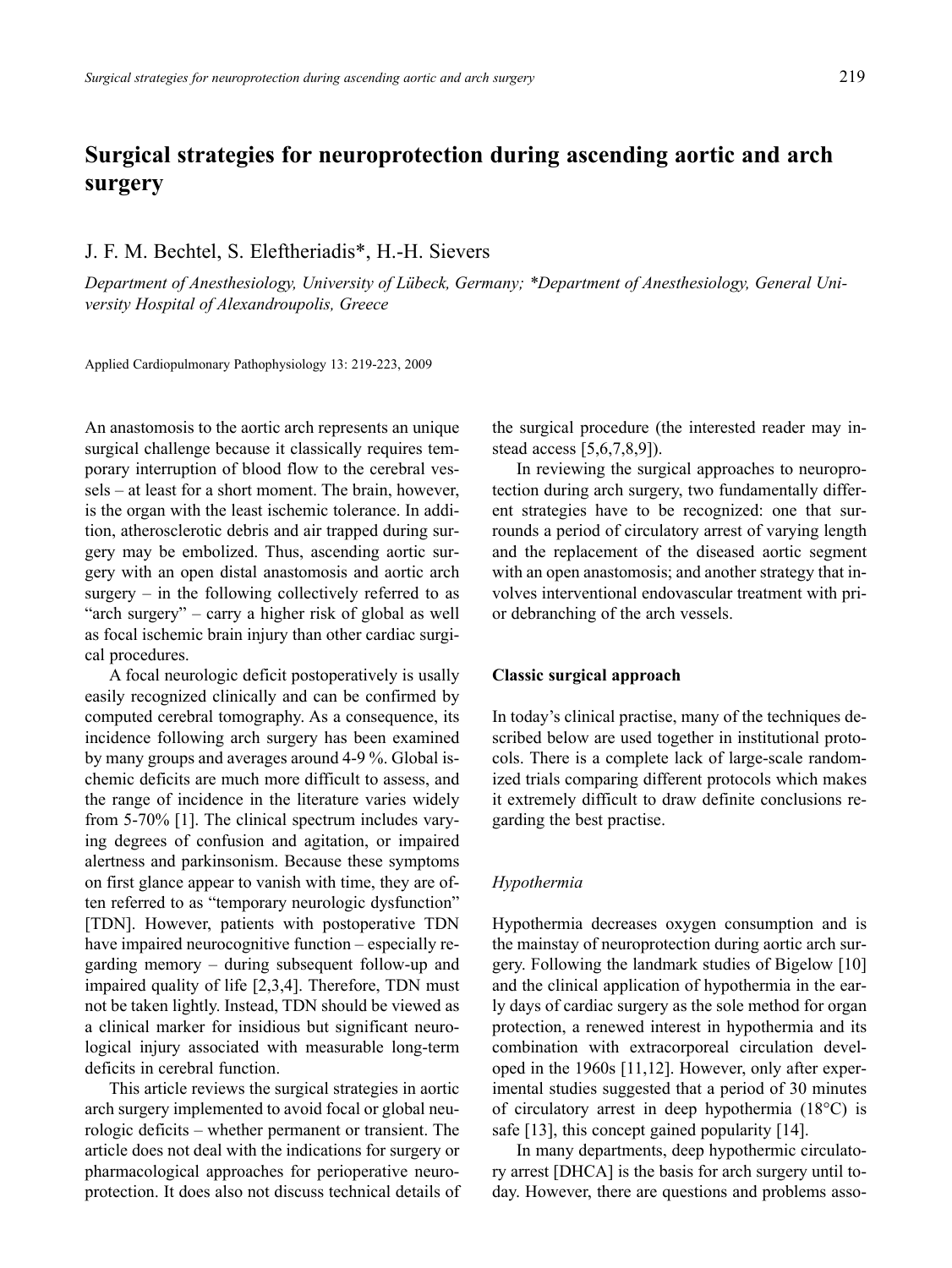ciated with DHCA. The two most important questions are: What is the maximal safe duration of circulatory arrest? and How deep is deep enough? Newer studies that directly measure oxygen consumption in humans suggest that a period of 29 minutes at 15°C of circulatory arrest is safe [15]. Thus, shorter intervals and lower temperatures than those widely used may be necessary to assure adequate cerebral protection.

Problems associated with DHCA arise from the fact that cooling and rewarming require time. Prolonged use of extracorporeal circulation as well as cooling and rewarming themselves, however, cause more pronounced activation of inflammatory cascades and mechanical trauma to blood components which may lead to significant non-neurologic morbidity [16] and bleeding problems [17]. Thus, slow cooling to deep temperatures and slow rewarming – which are considered to be of uppermost importance if neuroprotection relies on hypothermia alone [5] – are not necessarily advantageous from a "whole-body" point of view. In addition, DHCA causes vascular endothelial dysfunction in many organs, including the cerebral microvasculature [18].

#### *Perfusion*

Inducing deep hypothermia raises a number of questions regarding the configuration of the heart-lung-machine and the conduct of extracorporeal circulation. Although numerous studies were published, no definite conclusions can be drawn, especially regarding the need for special tubing or non-occlusive pumps.

It appears reasonable that cooling is performed slowly and that the target temperature has been maintained for quite some time before circulatory arrest is started in order to achieve uniform cooling of the complete brain. It appears also reasonable that rewarming is performed slowly in order to avoid situations in which oxygen demand will exceed oxygen supply [19,20].

Theoretical considerations also suggest that cooling using the pH-stat method (hypothermia-induced hypocapnia and alkalosis is corrected to a normal pH by increasing oxygenator flow of  $CO<sub>2</sub>$ ) results in cerebral vasodilatation with more complete cooling of the brain; and that rewarming using the alpha-stat method (hypothermia-induced hypocapnia and alkalosis is not corrected: pH is allowed to raise) avoids "luxury perfusion" (which may increase the risk of embolization immediately after surgical manipulation) by maintaining autoregulation of cerebral blood flow. However, there is inadequate evidence from clinical studies to firmly recommend one perfusion method over the other.

## *Selective antegrade cerebral perfusion*

Antegrade normothermic cerebral perfusion involving several pumps and cannulation of both carotid and subclavian arteries was the method used for the first attempts in arch surgery [21]. However, this technique was quickly abandoned because – at that time – problems prevailed, but interest in the idea grew again when it became clear that DHCA may not be safe in all situations, especially those requiring long durations of circulatory arrest.

The rationale for selective antegrade cerebral perfusion [SACP] is simple: If there is no – or only a very limited – interval in which the perfusion to the brain is arrested, no problems can result from cerebral ischemia. It is widely accepted today, that SACP is safe and able to improve neuroprotection during arch surgery [5,22]. However, SACP can be performed in many different ways, and many questions remain unsettled. While some experts advocate the use of SACP in addition to DHCA [5], other authors doubt that deep hypothermia is required if the period of circulatory arrest is short and different degrees of moderate [23,24,25,26] or even mild [27] systemic hypothermia are used. In addition, the temperature of the blood perfusing the brain may be either deeply hypothermic (6- 12°C "cold cerebroplegia" [27]), moderately hypothermic (26-28°C [28]), or even warmer (30-32°C [29]). The required hematocrit, flow rates to the brain and perfusion pressures may vary with each combination of temperatures, and the optimal strategy has not been established.

Generally spoken, the higher the systemic temperature, the smaller the safety margin. If – for any reason – SACP cannot be established in the planned way and surgery has to be performed during circulatory arrest, higher temperatures are less protective and probably may result in cerebral ischemia and neurological complications. It should also not be forgotten that the descending aorta is usually not perfused during SACP; therefore, higher systemic temperatures at the time of circulatory arrest jeopardize the protection of other end-organs, especially spinal-cord and kidney. (Distal perfusion, however, can be achieved relatively easy [30].)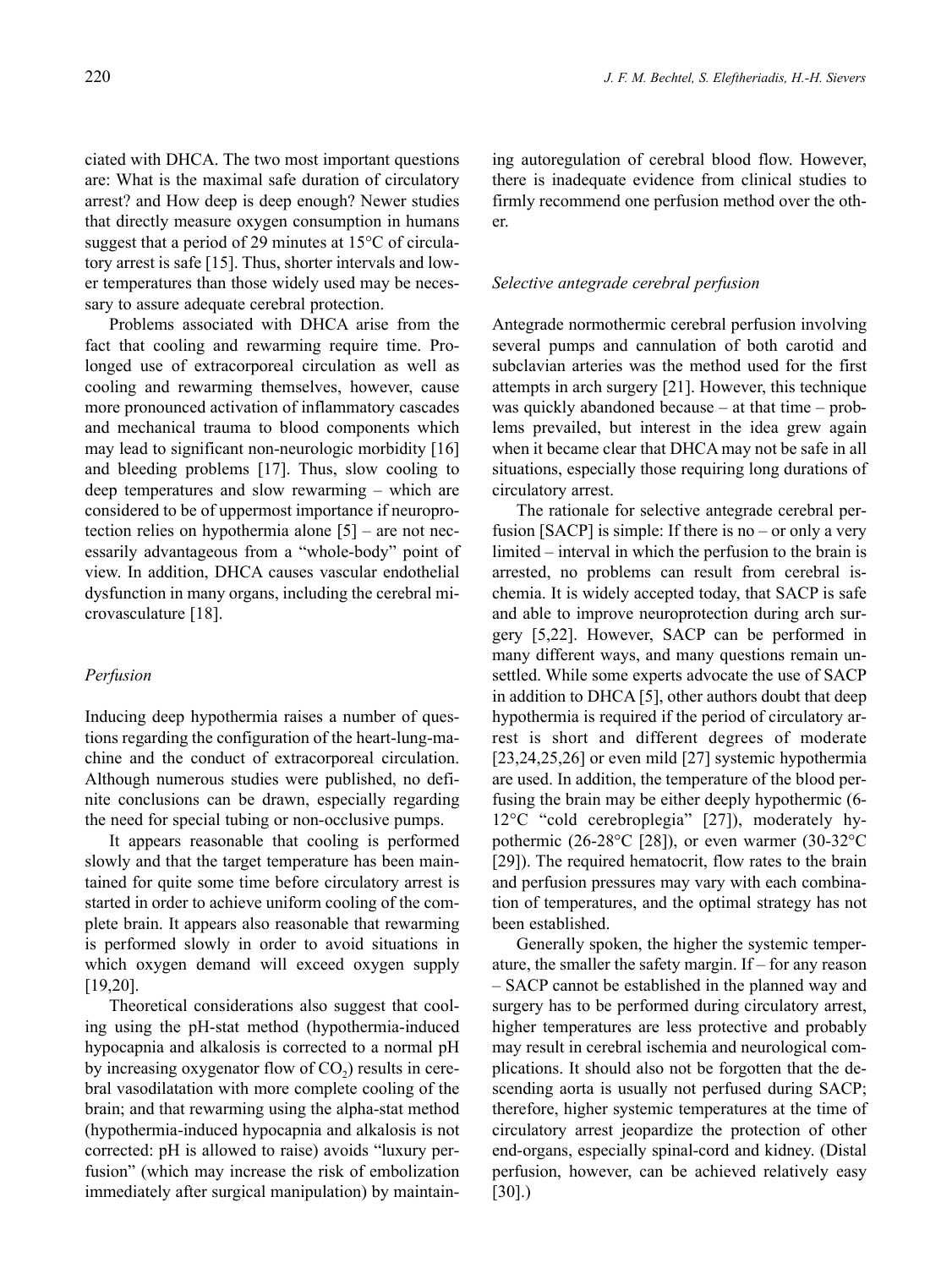SACP may be achieved either using conventional cannulas; in this case, backbleeding is avoided by snaring the vessel from the outside; or it can be achieved with small perfusion catheters with inflatable ballons that occlude the vessel from within; or SACP can be achieved using a vascular prothesis that is sewn to the vessel that is to be perfused. Especially with the first two possibilities, the operative field can become quite narrow and obstructed thereby increasing the surgical complexity. Thus, keeping the cannulas/perfusion catheters for SACP out of the main operative field would be beneficial.

## *Cannulation site*

When performing arch surgery, direct cannulation of the ascending aorta or the aortic arch will often not be possible (e.g. in typ A dissection) or not be wise (e.g. in heavily atheromatous or porcellain aortas). If the ascending aorta or the arch is cannulated, a cannula should be used that has little "sandblasting" effect [31] and hence reduces the risk of embolization.

The femoral artery is usually not the first choice for cannulation because it is often calcified and atherosclerotic and because of the resulting unphysiologic retrograde perfusion pattern and its inherent risks, especially embolism.

Nowadays, the right axillary artery is often used for cannulation. This has several advantages: The axillary artery is usually soft and not diseased (either by atherosclerosis or dissection). In addition, axillary cannulation offers the opportunity to achieve SACP to the right hemisphere (simply by clamping the brachiocephalic trunk and reducing the flow at the time a bloodless arch is required) without having a bothersome cannula within the main operative field.

Another cannulation site for SACP is the carotid artery, whether uni [32]- or bilateral [27]. With this technique, again, cannulas within the main operative field are avoided increasing the ease of the arch procedure.

It has not been firmly established whether unilateral cerebral perfusion – either from the right axillary artery or from a carotid artery – provides sufficient flow to the other cerebral hemisphere. While some reports suggest that unilateral perfusion offers excellent neuroprotection [32,33], anatomical data call for caution. In a recent autopsy study, an insufficient circulation to the contralateral hemisphere was noted in 14-17% [34]. If in doubt during surgery, the other hemisphere can be perfused using cannulation from within the main operative field as described before. It is also not known whether the left subclavian artery needs to be clamped.

## *Retrograde cerebral perfusion*

During retrograde cerebral perfusion [RCP] the veins of the head are perfused with cold blood, usually via the vena cava superior. There are three theoretical reasons why RCP may provide some degree of neuroprotection: (1) providing nutritive cerebral blood flow; (2) flushing embolic material (either air or debris) out of the cerebral circulation; (3) maintaining cerebral hypothermia.

RCP gained widespread popularity before it was experimentally validated. Meanwhile, however, most – but not all – studies indicate that RCP is unable to provide blood flow sufficient to meet the metabolic needs of the brain. Some studies indicate that RCP might even be harmful by inducing cerebal edema [35]. As a consequence, most groups nowadays appear not to rely on neuroprotection by RCP, but use SACP instead. However, a short period of RCP is used by many surgeons at the end of the circulatory arrest in order to flush out embolic material from the cerebral vessels.

## **Hybrid approach**

While all of the techniques described have been developed to support replacement of the aortic arch (or parts of it) and facilitate a hand-sewn open anastomosis, a completely different strategy has evolved with the advent and progress of endovascular therapy. With this strategy, the arch is excluded from the circulation using an endovascular prosthesis. Thus, no extracorporeal circulation and no circulatory arrest is needed at all  $[36,37,38,39]$ . This will – theoretically – reduce the invasiveness of the procedure and its risk, not only regarding neurological problems.

However, before the arch can be excluded by an endovascular prosthesis, the supraaortic vessels, of course, need to be connected to the blood stream in a new way, e.g. by sewing vascular prostheses to both carotid arteries and connecting them to the ascending aorta. This procedure is often called "debranching" and can also be performed "off-pump". Whether or not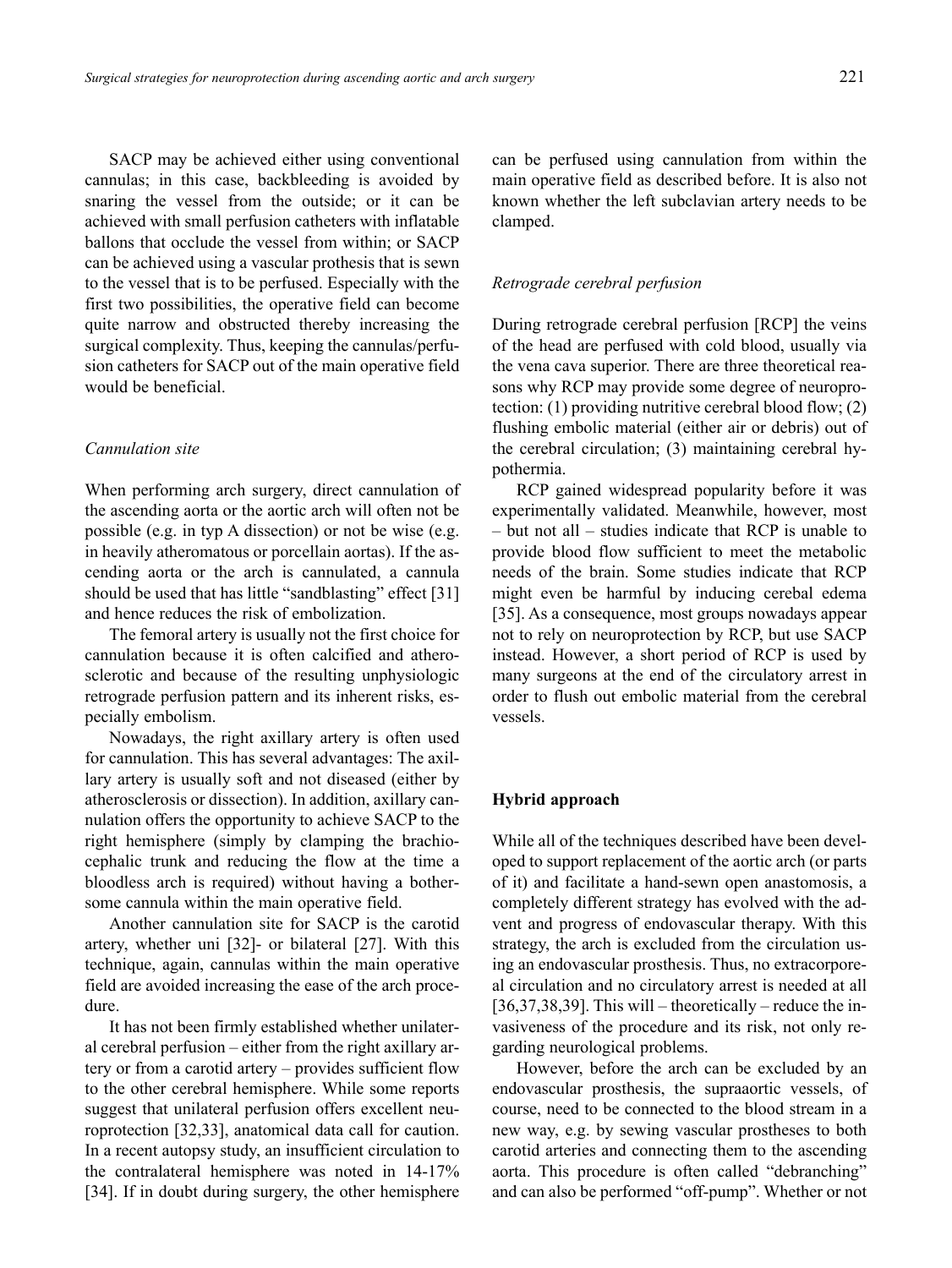the left subclavian artery also needs to be bypassed, is an individual decision based on the given anatomy.

Although this new strategy sounds simple and free of risks, it is neither the one nor the other. Significant neurologic morbidity can result from the debranching procedure itself, especially if the carotid arteries and/ or the ascending aorta exhibit severe atheromatous wall abnormalities.

Until today, only a limited number of patients have been treated using the off-pump hybrid approach. Its general feasibility has been demonstrated, and techniques need to be refined. However, we hardly don't know anything about the long-term results of hybrid arch repair. Special concerns relate to endoleaks, migration of the endovascular prosthesis, and damage to surrounding structures. Thus, it is much too early to judge on the value of this new strategy in the treatment of aortic arch diseases, but it might be applicable for carefully selected patients with an unusually high risk from a conventional procedure.

#### **References**

- 1. Hagl C, Khaladj N, Peterß S, Haverich A. Neuroprotektion in der Aortenbogenchirurgie: Experimentelle Untersuchungen und klinische Analyse. Z Herz- Thorax- Gefäßchir 2008; 22: 47-55
- 2. Ergin MA, Uysal S, Reich DL et al. Temporary neurological dysfunction after deep hypothermic circulatory arrest: a clinical marker of long-term functional deficit. Ann Thorac Surg 1999; 67: 1887-90
- 3. Reich DL, Uysal S, Sliwinski M et al. Neuropsychologic outcome after deep hypothermic circulatory arrest in adults. J Thorac Cardiovasc Surg 1999; 117: 156-63
- 4. Krähenbühl ES, Immer FF, Stalder M et al. Temporary neurological dysfunction after surgery of the thoracic aorta: a predictor of poor outcome and impaired quality of life. Eur J Cardiothorac Surg 2008; 33: 1025-9
- 5. Spielvogel D, Mathur MN, Griepp RB. Aneurysms of the Aortic Arch. In: Cohn LH. Cardiac Surgery in the Adult. New York: McGraw-Hill, 2008: 1251-76 (http://cardiacsurgery.ctsnetbooks.org/cgi/content/full/3/2008/1251#CEREBRAL\_PRO-TECTION\_TECHNIQUES)
- 6. Kazui T. Total arch replacement: technique of separate reimplantation of epi-aortic vessels. Multimedia Manual of Cardiothoracic Surgery 2007. doi:10.1510/2006.001925
- 7. Shepens MAAM. Aortic arch replacement: the conventional "elephant trunk" technique. Multimedia Manual of Cardiothoracic Surgery 2007. doi:10.1510/mmcts.2006002006
- 8. Pichlmaier MA, Teebken OE, Baraki H, Haverich A. The frozen elephant trunk technique. Multimedia Manual of Cardiothoracic Surgery 2007. doi:10.1510/mmcts.2006.001990
- 9. Usui A, Ueda Y. Arch first technique under deep hypothermic circulatory arrest with retrograde cerebral perfusion. Multimedia Manual of Cardiothoracic Surgery 2007. doi:10.1510/mmcts.2006.001974
- 10. Bigelow WG, Lindsay WK, Greenwood WF. Hypothermia. Its possible role in cardiac surgery: An investigation of factors governing survival in dogs at low body temperature. Ann Surg 1950; 132: 849-66
- 11. Kirklin JW, Dawson B, Devloo RA, Theye RA. Open intracardiac operations: use of circulatory arrest during hypothermia induced by blood cooling. Ann Surg 1961; 154: 769-76
- 12. Borst HG, Schaudig A, Rudolph W. Arteriovenous fistula of the aortic arch: Repair during deep hypothermia and circulatory arrest. J Thorac Cardiovasc Surg 1964; 48: 443-7
- 13. Michenfelder JD, Theye RA. Hypothermia: effect on canine brain and whole-body metabolism. Anesthesiology 1968; 29: 1107-12
- 14. Griepp RB, Stinson EB, Hollingsworth JF, Buehler D. Prosthetic replacement of the aortic arch. J Thorac Cardiovasc Surg 1975; 70: 1051-63
- 15. McCullough JN, Zhang N, Reich DL et al. Cerebral metabolic suppression during hypothermic circulatory arrest in humans. Ann Thorac Surg 1999; 67: 1895-9
- 16. Augoustides JG, Pochettino A, Ochroch EA et al. Clinical predictors for prolonged intensive care unit stay in adults undergoing thoracic aortic surgery requiring deep hypothermic circulatory arrest. J Cardiothorac Vasc Anesth 2006; 20: 8-13
- 17. Harrington DK, Lilley JP, Rooney SJ, Bonser RS. Nonneurologic morbidity and profound hypothermia in aortic surgery. Ann Thorac Surg 2004; 78: 596-601
- 18. Cooper WA, Duarte IG, Thourani VH et al. Hypothermic circulatory arrest causes multisystem vascular endothelial dysfunction and apoptosis. Ann Thorac Surg 2000; 69: 696-702
- 19. Jonassen AE, Quaegebeur JM, Young WL. Cerebral blood flow velocity in pediatric patients is reduced after cardiopulmonary bypass with profound hypothermia. J Thorac Cardiovasc Surg 1995; 110: 934-43
- 20. Shum-Tim D, Nagashima M, Shinoka T et al. Postischemic hyperthermia exacerbates neurologic injury after deep hypothermic circulatory arrest. J Thorac Cardiovasc Surg 1998; 116: 780- 92
- 21. De Bakey ME, Crawford ES, Cooley DA, Morris GC Jr. Successful resection of fusiform aneurysm of aortic arch with replacement by homograft. Surg Gynecol Obstet 1957; 105: 657- 64
- 22. Di Eusanio M, Schepens MA, Morshuis WJ et al. Brain protection using antegrade selective cerebral perfusion: a multicenter study. Ann Thorac Surg 2003; 76: 1181-8
- 23. Kazui T, Washiyama N, Muhammad BA et al. Total arch replacement using aortic arch branched grafts with the aid of antegrade selective cerebral perfusion. Ann Thorac Surg 2000; 70: 3- 8
- 24. Jacobs MJ, de Mol BA, Veldman DJ. Aortic arch and proximal supraaortic arterial repair under continuous antegrade cerebral perfusion and moderate hypothermia. Cardiovasc Surg 2001; 9: 396-402
- 25. Kamiya H, Hagl C, Kropivnitskaya I et al. The safety of moderate hypothermic lower body circulatory arrest with selective cerebral perfusion: a propensity score analysis. J Thorac Cardiovasc Surg 2007; 133: 501-9
- 26. Pacini D, Leone A, Di Marco L et al. Antegrade selective cerebral perfusion in thoracic aorta surgery: safety of moderate hypothermia. Eur J Cardiothorac Surg 2007; 31: 618-22